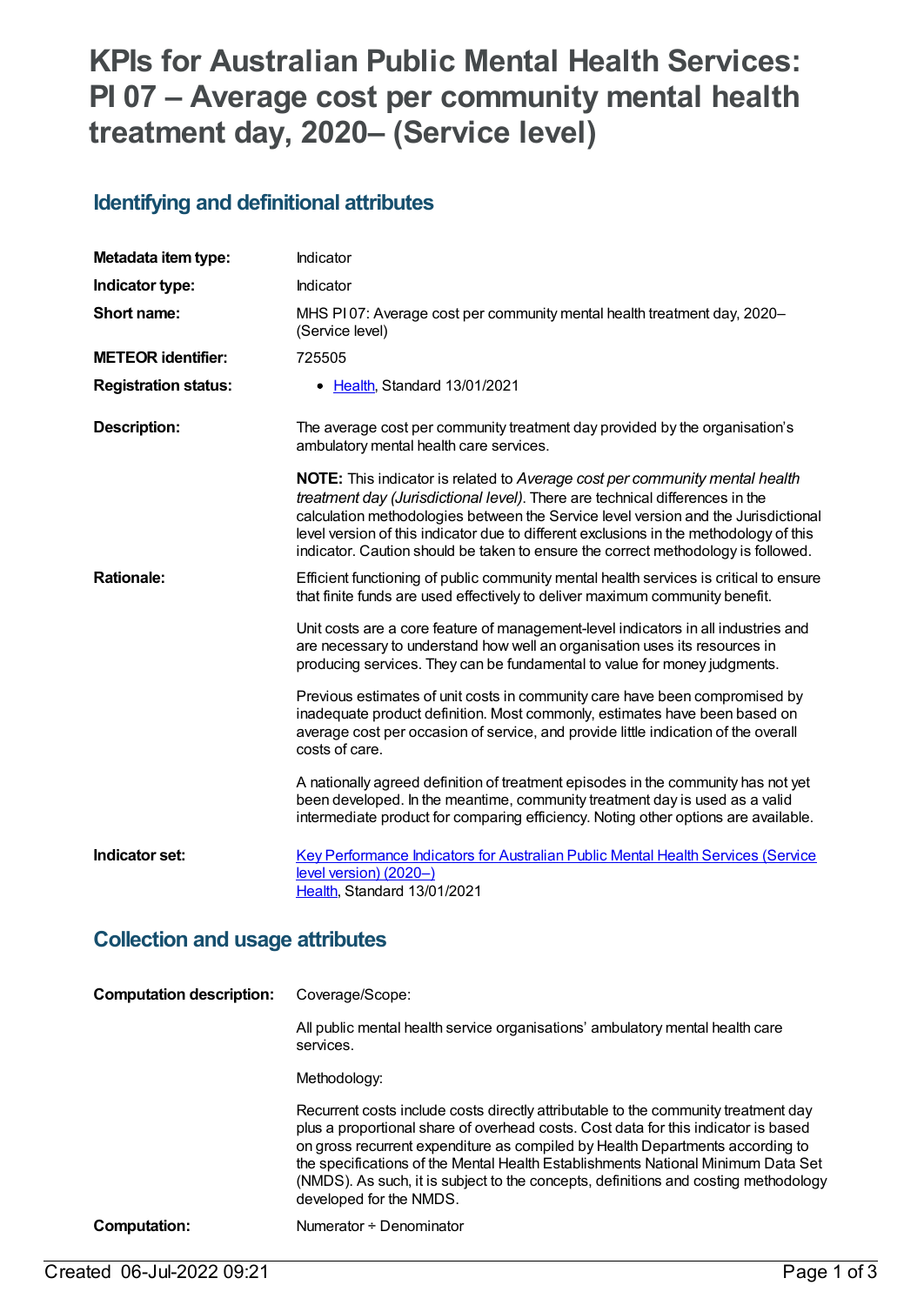| Numerator:      | Total of the mental health service organisation's recurrent expenditure on<br>ambulatory mental health care services within the reference period. |
|-----------------|---------------------------------------------------------------------------------------------------------------------------------------------------|
| Denominator:    | Total number of community treatment days provided by the organisation's<br>ambulatory mental health care services within the reference period.    |
| Disaggregation: | Service variables: target population                                                                                                              |
|                 | Consumer attributes: nil                                                                                                                          |

#### **Representational attributes**

| Mean (average)  |
|-----------------|
| Monetary amount |
| Currency        |
| <b>NINNN1</b>   |
|                 |

#### **Indicator conceptual framework**

**Framework and dimensions:**

**Efficiency and [sustainability](https://meteor.aihw.gov.au/content/721208)** 

### **Accountability attributes**

| <b>Benchmark:</b>                                  | Levels at which the indicator can be useful for benchmarking:                                                                                                                                              |
|----------------------------------------------------|------------------------------------------------------------------------------------------------------------------------------------------------------------------------------------------------------------|
|                                                    | $\bullet$ service unit<br>• mental health service organisation<br>• regional group of services<br>• state/territory.                                                                                       |
| Further data development /<br>collection required: | This indicator can be accurately constructed using the Mental Health<br>Establishments NMDS and the Community Mental Health Care NMDS.                                                                     |
| Other issues caveats:                              | Contact duration data is needed for a more sophisticated cost modelling<br>methodology.                                                                                                                    |
|                                                    | Casemix adjustment is needed to interpret variation between organisations to<br>distinguish consumer and provider factors.                                                                                 |
|                                                    | Further development of national funding models, including episode-based or<br>casemix models will enable more meaningful measurement.                                                                      |
|                                                    | There is a need for considerable development of costing within mental health (for<br>example the inclusion/exclusion of teaching and research expenditure and costing<br>according to actual service use). |
|                                                    | Accurate reporting at levels above that of mental health service organisation<br>requires unique state-wide patient identifiers which are not currently available in all<br>jurisdictions.                 |

#### **Source and reference attributes**

| <b>Submitting organisation:</b> | Australian Institute of Health and Welfare on behalf of the National Mental Health<br>Performance Subcommittee                                                          |
|---------------------------------|-------------------------------------------------------------------------------------------------------------------------------------------------------------------------|
| Reference documents:            | National Mental Health Performance Subcommittee (NMHPSC) 2013. Key<br>Performance Indicators for Australian Public Mental Health Services, 3rd edn.<br>Canberra: NMHPSC |

## **Relational attributes**